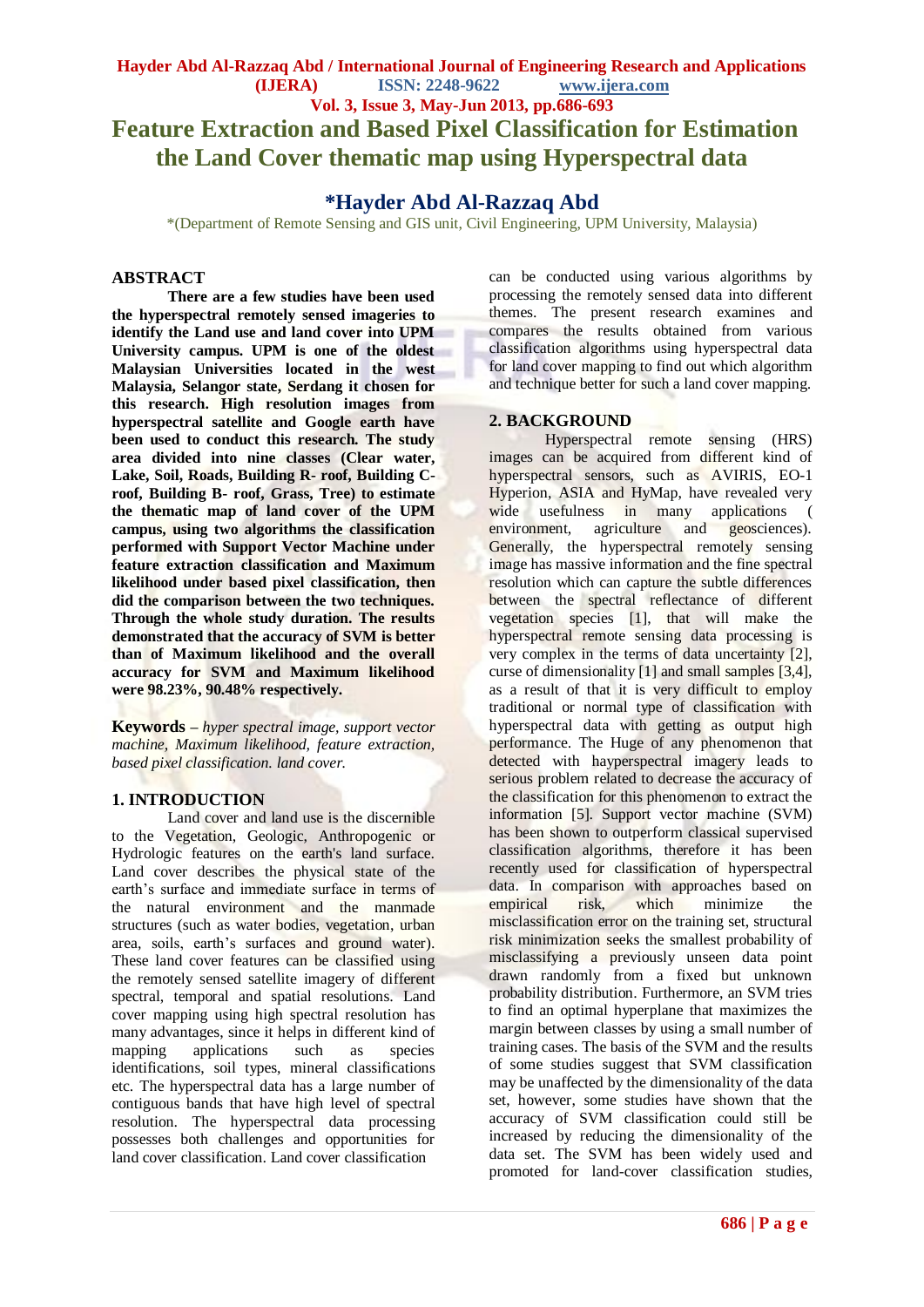including multispectral and hyperspectral data with some studies suggesting that the method is not affected by the Hughes phenomena. However, a recent research shows that the accuracy of SVM classification is influenced by the number of features used, therefore, is affected by the Hughes phenomenon with the impact most evident when a small training set is used. It is possible that the Hughes effect had not been observed in some other studies because the opportunity for it to become manifested in the results was limited through experimental design, notably through the use of a large training set. Two broad categories of featurereduction techniques: they are feature extraction and feature selection, with feature extraction, the original remotely sensed data set is typically transformed in some way that allows the definition of a small set of new features which contain the vast majority of the original data set's information. More popular, are feature-selection methods. The latter aim to define a subset of the original features which allows the classes to be discriminated accurately. Feature selection typically aims to identify a subset of the original features that maintains the useful information to separate the classes with highly correlated and redundant features excluded from the classification analysis. The results of the same research have shown that the accuracy of classification by an SVM can be significantly reduced by the addition of features and that the effect is most apparent with small training sets. With the AVIRIS data set, a significant reduction in accuracy with the addition of features was observed at all training set sizes evaluated. With the DAIS data set, a statistically significant decline in accuracy was also observed for small training sets  $\leq 25$  cases per class). However, even with a large training sample using the DAIS data set, feature selection may have a positive role, providing a reduced data set that may be used to yield a classification of similar accuracy to that derived from use of much larger feature set. As the accuracy of SVM classification was dependent on the dimensionality of the data set and the size of the training set, it may be beneficial to undertake a feature-selection analysis prior to a classification analysis. Another study compared the results of SVM and maximum likelihood classifier (MLC) in classification to provide a land use/cover map in an urban area. A broadband image was simulated and derived a band reduced image from the AVIRIS image. The simulated broadband image provides the identical spectral coverage of the six TM bands (excluding the thermal band). The band reduced image was created by using data dimensionality reduction technique to select 85 AVIRIS bands, which allow performing some classification types (e.g., maximum likelihood classifier) to be effectively performed without having to substantially increase the amount of

training data. The hyperspectral imageries contain a huge amount of redundant spectral information in the adjacent bands, and the principal component analysis (PCA) method was used to reduce the data dimension, and the output image consists of six PCA bands that contain 99.9% of the information from the 85 AVIRIS bands. A land use-cover classification scheme based on the Anderson scheme [21] was designed, which includes 7 major categories: low-density urban, medium-density urban, high-density urban, forest, grassland, barren land and water. The three urban land classes vary by their built-up densities. Training and reference samples were selected through the use of highresolution images from Google Earth and National Land Cover Data.

The result summarizes the accuracy assessment for each image classified with SVM and maximum likelihood methods. The AVIRIS image with 85 bands has the higher overall classification accuracy when classifying with the SVM method. Note that the researcher failed in classifying the same image with the maximum likelihood (MLC) method, largely due to the inability of this conventional method in dealing with the substantial data dimensionality increase with relatively limited training sample size. Support vector machines (SVM) substantially outperformed the maximum likelihood classifier in each image. In terms of specific land cover classes, the AVIRIS data which classified using the SVM method shown a better accuracy, particularly for the three urban classes, when comparing with the outcomes from other images, the SVMs generally outperformed the MLC method. Overall, the improved capability of hyperspectral imagery helped better resolve spectrally complex classes, particularly when classified with the support vector machine method. Support Vector Machine is one of the best classifiers that adopted to perform the classification of hyperspectral remotely sensed imageries classification successfully. The result or the output of the Support Vector Machine show that this classifier is better than another classifiers such as Minimum Distance Classification (MDC), Maximum likelihood Classifications (MLC) Artificial Neural Network (ANN), and Spectral Angle Mapper Classification (SAM) [6, 7, 11].

Recently SVM became the most popular and effective statistical learning algorithm that use in pattern recognition and machine learning fields, SVM has such advantages as less requirement to prior knowledge, more suitability to small size of samples [8], more robustness to noises [9], and higher learning efficiency and more powerful generalization capacity [10]. So it can be used to spatial data processing and analysis including hyperspectral RS image classification [11], spatial fitting and regression [12], data mining [13], and object detection [14]. SVM, as one of the most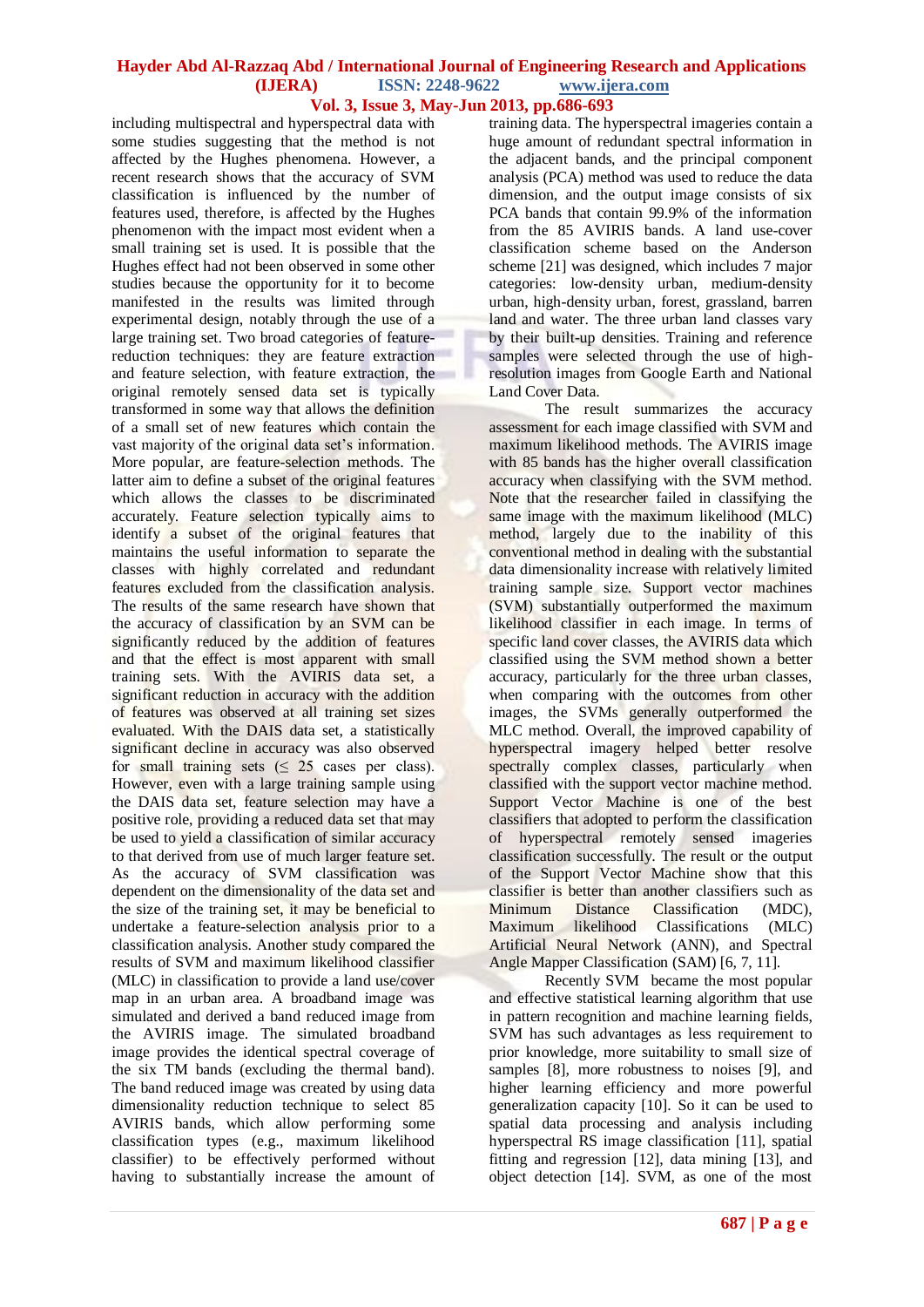effective statistical algorithms, it is considered the structural risk minimization (SRM) criterion more than considered empirical risk minimization (ERM) in other methods. Because SVM is advantageous to reduce difficulties that will face the hyperspectral data when classifying a small-size samples, high dimensionality, poor generalization and uncertainty impacts, it has been applied to hyperspectral Remote Sensing image classification in recent years [15, 16]. The SVM is perfect classifier algorithm than other traditional classifiers and it is perfect for high dimensional features such as the direction use for hyperspectral image's bands but the wasting time and the computation capacity are still big challenges, therefor, feature extraction and dimensionality decreasing still meaningful on many case.

The Maximum Likelihood classifier assumes that the statistics for each class in each band are normally distributed and calculates the probability that a given pixel belongs to a specific class. Unless a probability threshold is selected, all pixels are classified, each pixel is assigned to the class that has the highest probability. If the highest probability is smaller than a threshold, the pixel remains unclassified. [17] In the study which was done in 2007, different classifications such as Artificial Neural Network (ANN) classifier, Spectral Angle Mapper (SAM), Decision Tree (DT) classifier, Spectral Angle Mapper (SAM) and Maximum Likelihood Classifier (MLC) were implemented in a hyperspectral image in Malaysia. The higher accuracy of results as shown by the MLC classifier, this study suggests that the hyperspectral data which was derived from the optimal band configuration of the airborne sensor has a sufficiently Gaussian distribution that is able to give a full and representative description of the respective classes (spectrally separable tree species classes) and fulfills the requirement (biased towards) for such a parametric algorithm [17]. The problem of not having enough training samples with hyperspectral imagery for reliable training of a maximum likelihood classifier is well known.

Another research shows that the provided candidate neighbors which are assessed for suitability spectrally can be used to expand the training set and generate class statistics for high dimensionality data giving improvements in classifier performance comparable to that observed with randomly selected unlabeled samples, along with a more complex evaluation process [18]. The study which was done in 2009 it found the main difficulty of texture recognition is the lack of effective tools to characterize different scales of textures and then to improve the problem, the wavelet co-occurrence parameters, mean, homogeneity, and standard deviation of different level discrete wavelet transform images were used

as texture features, then the texture features combined with PCA band of image were adopted as the characteristic vector of training samples for SVM, and Decision Tree and Maximum likelihood classification. The experimental results showed that SVM method gave the highest correct classification rate within all of these three methodologies while Maximum Likelihood gave the lowest rate and also adding texture feature information by the proposed approach to images improved classification accuracy for all of SVM, Decision Tree, and Maximum Likelihood classification [19].

#### **3. METHODS AND MATERIALS 3.1. Study Area**

The study area was in campus of University Putra Malaysia (UPM) that located in Serdang, Selangor state, Malaysia. UPM university one of the biggest and oldest universities in Malaysia, it has been established in 1931, UPM is a research university in central Peninsular Malaysia, near to the biggest and the capital city, Kuala Lumpur. It was formerly known as University Pertanian Malaysia or Agricultural University of Malaysia or University Putra Malaysia. UPM is a very good research university providing undergraduate and postgraduate courses with a research focus on different sciences. The Fig. 1



below describes the study area.

Fig. 1: The study area in UPM University Campus.

#### **3.2. Data**

The data has been used to conduct this study was hyperspectral remotely sensed imagery has 20 bands this imagery is represented the study area in UPM campus .The Area Of study area was  $(729,828)$  m<sup>2</sup>. The hyperspectral imagery has been geo-referenced to coordinate system {UTM, Zone 47N, with spatial resolution 1 meter and Fig. 2 reveals the hyperspectral image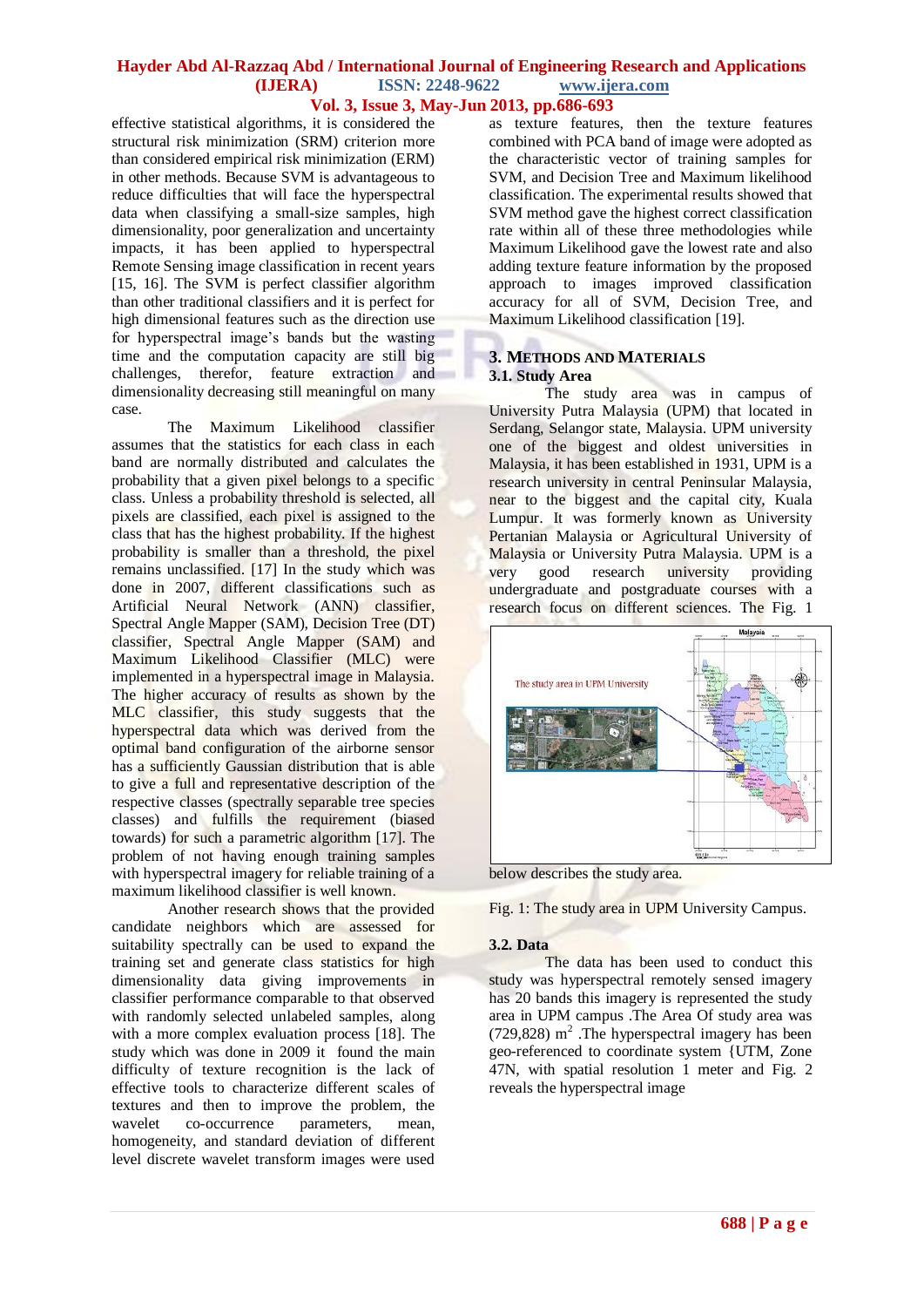

Fig. 2: Hyperspectral imagery of study area

 The datum was (WGS-84) .The wavelength of the 20 bands between Wavelength between {443.7250, 889.1100} in other words is include the visible and near infrared of electromagnetic spectrum and the Table below describes the location of study area with using WGS 84 as a Datum. The date of capturing this imagery was in May, 2004. The method that used to perform this study reveals in the flow chart in Fig. 3.

Table 1: The coordinate system of the study area boundaries with WGS-84 Datum.

| <b>LEFT SIDE</b>  | 101 42 47.74 E | 02 59 59.99 N |
|-------------------|----------------|---------------|
|                   | 101 42 20.70 E | 03 00 11.42 N |
| <b>RIGHT SIDE</b> | 101 43 17.03 E | 03 00 12 26   |
|                   | 101 43 16.99E  | 02 59 59 70N  |
|                   |                |               |



Fig. 3: Flow chart of the methodology.

# **3.3. Image analysis 3.3.1. Subset the digital imagery**

The method that the researcher followed for this study it was after the investigated and interpreted the hyperspectral imagery he found that there was some overlapping with the boundaries of the image, that was important issue should deal with to overcome this problem the researcher subsetted the image to remove this noise from the imagery by using ENVI software and by selected the area that out of the noise using the spatial subset option then the image has been subsetted. The subsetting the hyperspectral imagery done before doing any analysis.

#### **3.3.2. Atmospheric correction:**

In this stage because the hyperspectral imagery did not correct, and the digital imagery is related to old date, in another words because there is not any field parameters to do the advance atmospheric correction, the internal Average Relative Reflectance (IARR) has been applied to performing the atmospheric correction. This step also did with using the Envi software.

#### **3.3.3. Training and Testing Sites Selection.**

The training sites collected from imagery by selecting the region of interest (ROIs) using Envi software, the study area classified into nine categories, therefore, nine ROIs were collected from the hyperspectral imagery and the testing sites collecting using Global Positioning System (GPS) and Google earth from the historical database of Google earth (archive), testing sites selected and it represented the truth samples that represent these classes. Selection testing sites very important to do the assessment of classification result, then study area was classified into (9) classes using two approaches the first one is normal supervised classification (per – pixel classification) it was Maximum likelihood classifier (MLC) to conduct the classification of study area, and also applied the Support Vector Machine (SVM) based on the spatial and the spectral aspect (object oriented classification) both of them have been used to generate the thematic map of land cover for UPM campus and then performed the generalization to both of outputs classification to isolate the unclassified pixel and to make the map has a good visualization . By using the testing sites that collected from Google earth the accuracy assessment of classification result for both classifiers done then the final step it was make a comparison between the results of both classifiers to demonstrates the better technique that can be used to extract better result for land cover mapping.

#### **4. RESULT AND DISCUSSION 4.1 Image Analysis Processing 4.1.1 Subset the digital imagery**

First step in this Study was subsetted the hyperspectral imagery to remove and overcome the noise that appeared on the boundaries and the subsetted was conducted with using ENVI software. The result of this subsetted was demonstrates in Fig. 4.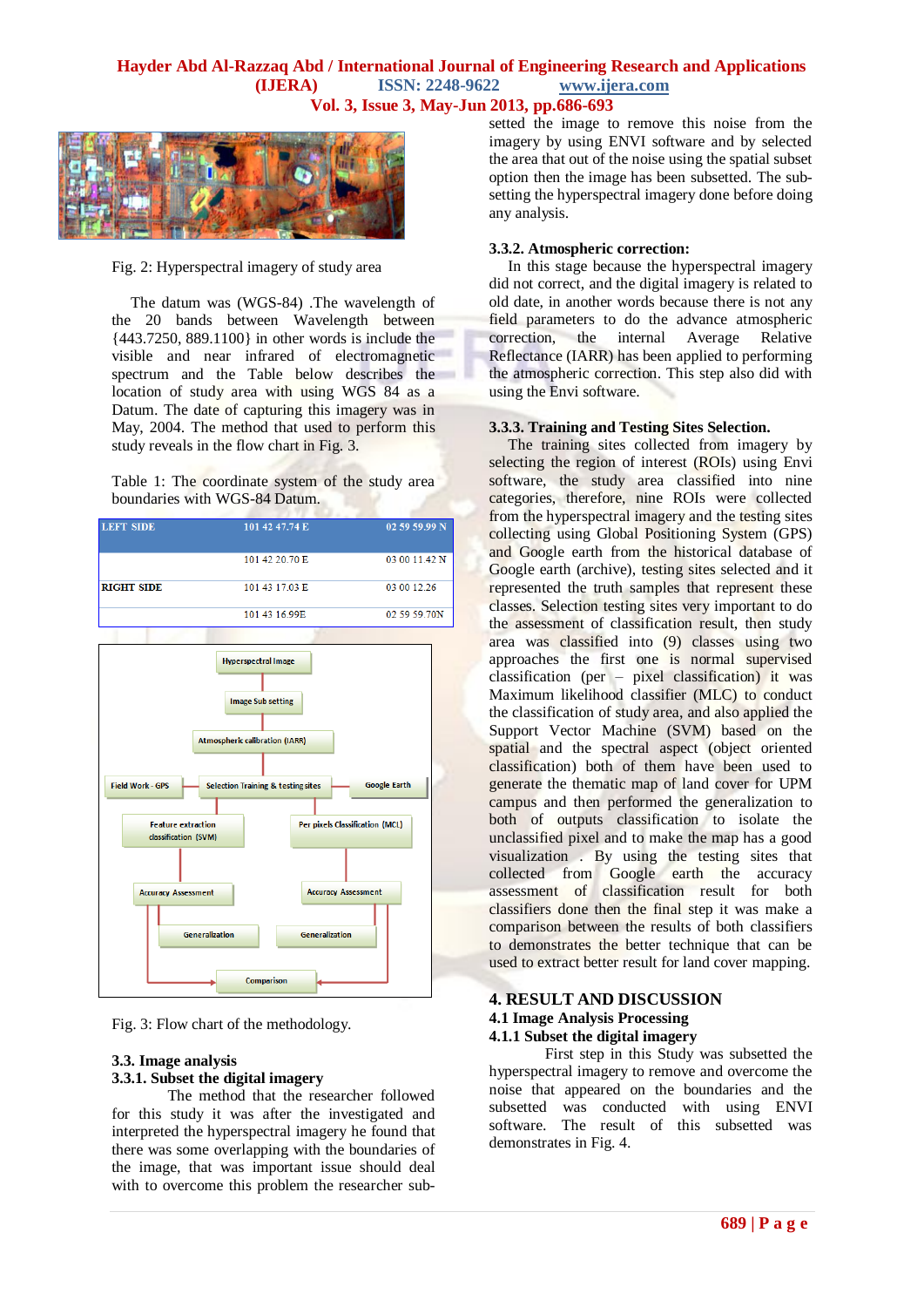

Fig.4: The sub-setted of hyperspectral imagery.

#### **4.1.2 Atmospheric correction:**

 After the sub-setting the hyperspectral imagery the next step was performed the atmospheric correction, the technique that has been used was internal Average Relative Reflectance (IARR) and that because the hyperspectral image related to 2004 and it is old and there is no any filed measurements to use as variable input parameters to do high atmospheric correction (field spectral measurements and other observations) related to study area in time of over flight the researcher selected this IARR technique for performing the Atmospheric correction and the Fig. 5 below shows the spectral reflectance before and after conducted the atmospheric correction.



Fig. 5: Spectral reflectance before and after atmospheric correction.

#### **4.1.3. Training Sites Selection**

 Selecting training is the next step in the analysis, the training sites collect to each type of nine classes of study area by collecting the region of interests (ROIs) for each class to use these training sites to perform the classification then to obtain the thematic map of Land cover, these classes are: (Grass, Trees, Clear water, Lake, Roads, Building R-roof, Building C-roof and Building B-roof) we have three classes of buildings based on their roof's material. The Table 2 reveals the training sites of the study area.

Table 2: Training sites of study area.

| No.            | <b>ROI Name</b>        | Colour       | Pixels |
|----------------|------------------------|--------------|--------|
| $\mathbf{1}$   | Grass                  | Green 1      | 10.681 |
| $\overline{2}$ | <b>Trees</b>           | Green 3      | 9.888  |
| 3              | Clear Water            | Blue 1       | 389    |
| 4              | Lake                   | Blue 3       | 5.573  |
| 5              | Roads                  | <b>Black</b> | 2.584  |
| 6              | <b>Building R-roof</b> | Red          | 5.671  |
| 7              | <b>Building C-roof</b> | Yellow       | 11.137 |
| 8              | <b>Building B-roof</b> | Cyan         | 1.271  |
| 9              | Soil                   | Orange 1     | 1.246  |

# **4.1.4. Testing Sites Selection**

The testing sites are very important to conduct the analysis especially to do the accuracy assessment for both of classifications (SVM and Maximum likelihood), with using the high spatial resolution IKONAN from Google Earth the study area was investigated to select testing sites for the features (Soil, buildings roofs and lakes) to use it in accuracy assessment stage, the samples collected by selected some from the historical archive of Google earth and by field work with using the Global Positioning System (GPS) hand held GPS there were some ground truth samples collected for features (soil, swimming pool, Roads, trees and Grass), GPS has the accuracy  $(-, +5)$  meters, there were 18 ground samples were collected inside the study area in UPM university campus as indicated in Table 3, these ground truth samples were collected based on the datum WGS84 and Fig. 6 indicates the positions of these samples.



Fig 6: Samples of testing sites in UPM Campus.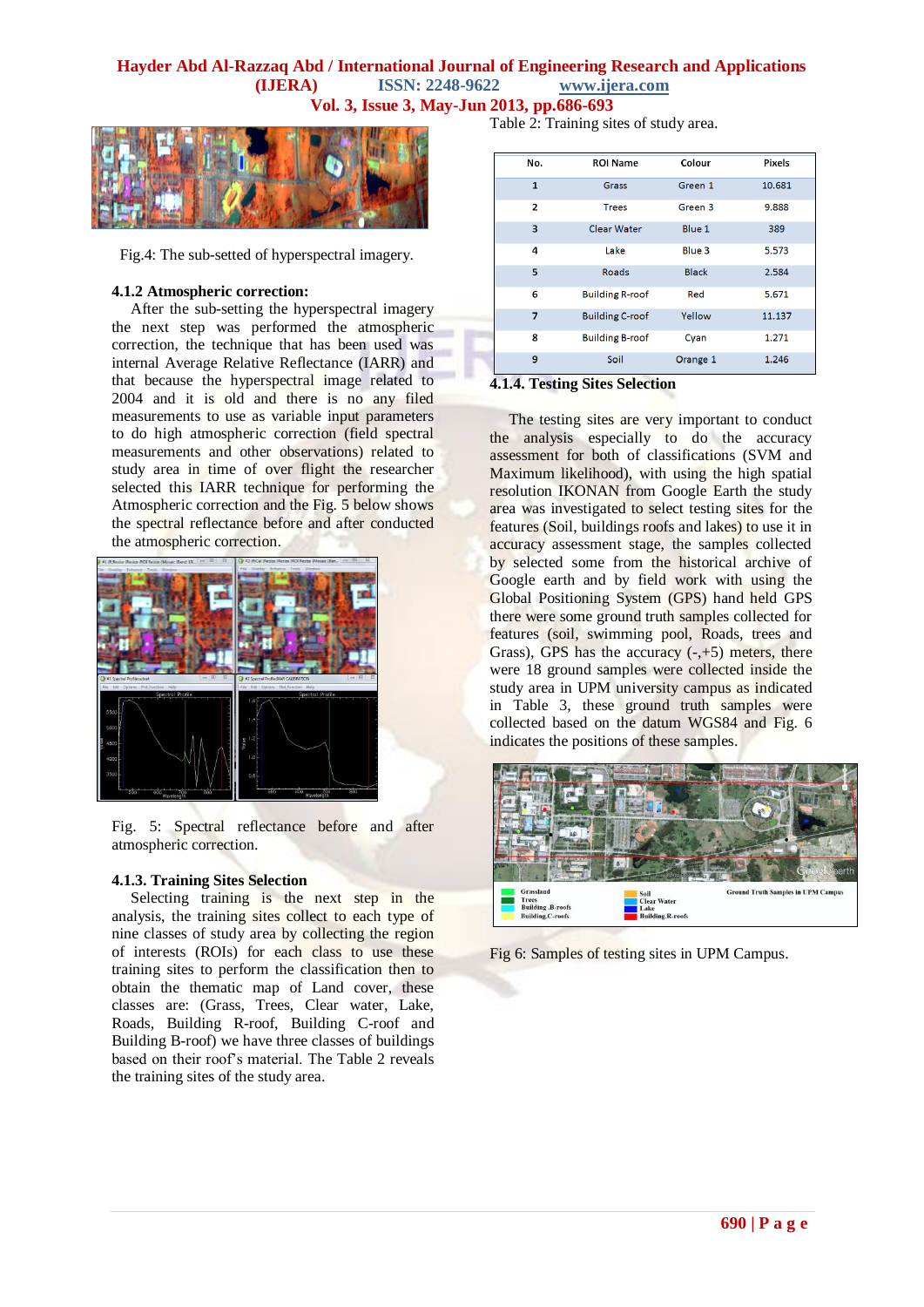Table 3: Demonstrates the Ground truth samples in UPM campus that collected by GPS.

| no.            | feature class   | N              | E               | Google           | <b>GPS</b>    |
|----------------|-----------------|----------------|-----------------|------------------|---------------|
| $\mathbf{1}$   | Clear Water     | 03° 00' 08.59" | 101° 42' 43.52" |                  | BY GPS        |
| $\overline{2}$ | Clear Water     | 03° 00' 07.27" | 101° 42' 43.03" |                  | BY GPS        |
| 3              | Soil            | 03° 00' 01.79" | 101° 43' 07.39" |                  | BY GPS        |
| 4              | Soil            | 03° 00' 00.10" | 101° 43' 14.67" | BY GOOGLE        |               |
| 5              | Grass           | 03° 00' 05.32" | 101° 43' 02.73" |                  | BY GPS        |
| 6              | Grass           | 03° 00' 07.17" | 101° 42' 30.73" |                  | BY GPS        |
| $\overline{7}$ | Roads           | 03° 00' 03.23" | 101° 42' 24.93" |                  | BY GPS        |
| 8              | Roads           | 03° 00' 03.96" | 101° 43' 05.62" |                  | BY GPS        |
| 9              | Building R-roof | 03° 00' 07.72" | 101° 43' 08.83" | BY GOOGLE        |               |
| 10             | Building R-roof | 03° 00' 07.74" | 101° 42' 24.44" | <b>BY GOOGLE</b> |               |
| 11             | Building C-roof | 03° 00' 07.48" | 101° 42' 20.99" | BY GOOGLE        |               |
| 12             | Building C-roof | 03° 00' 07.84" | 101° 43' 00.24" | BY GOOGLE        |               |
| 13             | Building B-roof | 03° 00' 07.38" | 101° 43' 01.93" | BY GOOGLE        |               |
| 14             | Lake            | 03° 00' 10.04" | 101° 42' 46.68" | BY GOOGLE        |               |
| 15             | Lake            | 03° 00' 05.98" | 101° 43' 08.14" | BY GOOGLE        |               |
| 16             | Tree            | 03° 00' 07.80" | 101° 42' 26.89" |                  | <b>BY GPS</b> |
| 17             | Tree            | 03° 00' 06.30" | 101° 42' 13.09" |                  | BY GPS        |
| 18             | Building B-roof | 03° 00' 05.62" | 101° 42' 21.27" | <b>BY GOOGLE</b> |               |

## **4.1.5. Classification**

This research conducting with two types of classification the first one is Maximum likelihood algorithm based per pixel and using the ROIs that collected before to generate the thematic map of Land Cover of UPM Campus for nine classes. The second was SVM based on object oriented classification, the segmentation of image done then by selecting the kernel type that has been used was Radial base function type for conducting the classification.

#### **4.1.5 Post classification (Sieving and Clumping)**

The post classification is an important stage to enhance the quality of classifications results. It plays a big role include the recoding of land cover classes, and some modification of the classified remotely sensed imagery by using another information such as ancillary data or expert knowledge. Most of classification that done for land cover have some salt and pepper effects related to the complexity of landscape, that needs to apply some filters to remove that effect, and this procedure can be done by using low pass filter or do some another kind of smoothing like Clumping and Sieving techniques. The parameters had been chosen for SVM and MLC, classifications performed, then the generalization the classified image done using the post classification with

 Sieving and clumping to remove the isolated pixels and to give the thematic map better visualization and the result for both classifications were as the Fig. 7,8 below:



After generalization before generalization Fig. 7: Thematic map of SVM classification.



Fig 8: The generalization of Maximum likely hood classification.

 And here below Fig. 9 indicates the final thematic map of land use and land cover for UPM Campus using Maximum likelihood algorithm that has been generated by using Envi software.



Fig 9: The final thematic map LU\_LC for UPM Campus by MCL.



Fig 10: The final thematic map of LU\_LC for UPM Campus by SVM.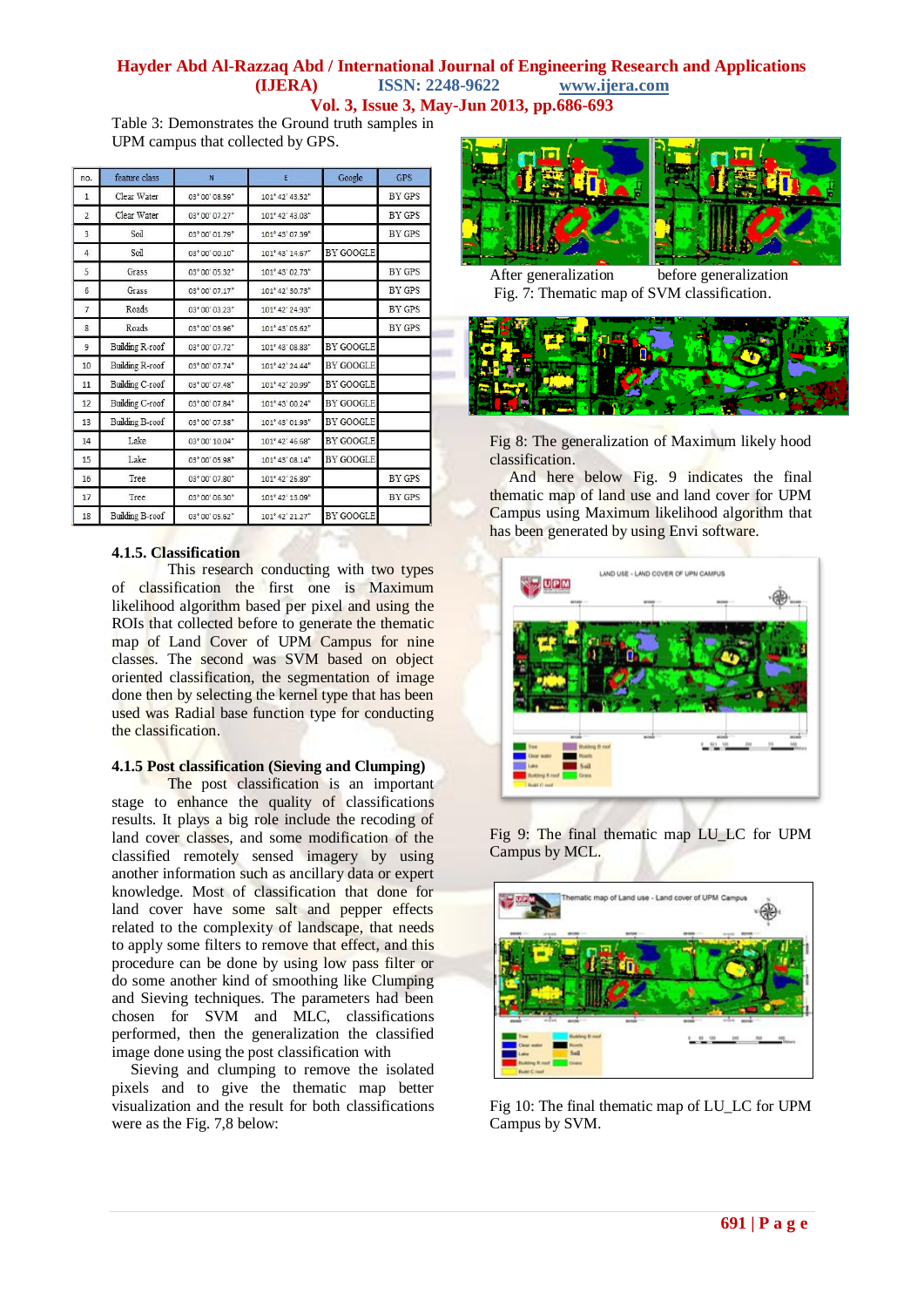#### **4.1.6. Accuracy assessment**

In this stage the accuracy assessment for two techniques calculated by confusion matrix error and by using the ground truth sites that have been collected from historical archive of Google earth to perform the assessment. The Accuracy assessment use to determine the quality of information generated from remotely sensed data. There are several reasons for conducting the assessment of accuracy to remotely sensed data. They are:

- 1) To know how much good the results.
- 2) To determine and then to correct sources of error.
- 3) To make comparison between different techniques, algorithms, analysts or interpreters that have been used.
- 4) Check the quality of the results.

After performing the accuracy assessment the results were the Overall Accuracy = 90.48% and Kappa Coefficient  $= 0.88$  for Maximum likely hood classification however, for SVM classification the results were Overall Accuracy  $=$ 98.23% and Kappa Coefficient  $= 0.97$ , and the commission, omission percentage, producer accuracy and user accuracy demonstrated as the tables (4), (5), (6), (7) below:

Table 4: The percentage of commission and omission errors of MLC.

| No.            | Class                  | Commission<br>(Percent) | Omission<br>(Percent) |
|----------------|------------------------|-------------------------|-----------------------|
| 1              | Grass                  | 47.73                   | 26.71                 |
| $\overline{2}$ | <b>Trees</b>           | 4.44                    | 16.54                 |
| 3              | <b>Clear Water</b>     | 0.00                    | 0.00                  |
| 4              | <b>Lake</b>            | 1.28                    | 0.00                  |
| 5              | Roads                  | 12.20                   | 0.51                  |
| 6              | <b>Building R-roof</b> | 0.00                    | 5.32                  |
| 7              | <b>Building C-roof</b> | 2.42                    | 4.16                  |
| 8              | <b>Building B-roof</b> | 0.00                    | 22.22                 |
| 9              | Soil                   | 42.04                   | 0.00                  |

Table 5: The percentage of Prod.Acc. & User Acc. of MLC.

| No.            | Class                  | Prod. Acc.<br>(Percent) | User Acc.<br>(Percent) |
|----------------|------------------------|-------------------------|------------------------|
| $\mathbf{1}$   | Grass                  | 73.29                   | 52.27                  |
| $\overline{2}$ | <b>Trees</b>           | 83.43                   | 95.56                  |
| 3              | Clear Water            | 100.00                  | 100.00                 |
| 4              | Lake                   | 100.00                  | 98.72                  |
| 5              | Roads                  | 99.49                   | 87.80                  |
| 6              | <b>Building R-roof</b> | 94.68                   | 100.00                 |
| 7              | <b>Building C-roof</b> | 95.84                   | 97.58                  |
| 8              | <b>Building B-roof</b> | 77.78                   | 100.00                 |
| 9              | Soil                   | 100.00                  | 57.96                  |

Table 6: The percentage of commission and omission errors of SVM.

| No.            | Class                  | Commission<br>(Percent) | Omission<br>(Percent) |
|----------------|------------------------|-------------------------|-----------------------|
| $\mathbf{1}$   | Grass                  | 9.39                    | 3.34                  |
| $\overline{2}$ | <b>Trees</b>           | 1.15                    | 1.80                  |
| 3              | Clear Water            | 0.00                    | 6.06                  |
| 4              | Lake                   | 0.00                    | 0.00                  |
| 5              | Roads                  | 0.00                    | 1.54                  |
| 6              | <b>Building R-roof</b> | 0.00                    | 0.00                  |
| $\overline{7}$ | <b>Building C-roof</b> | 2.23                    | 0.00                  |
| 8              | <b>Building B-roof</b> | 0.00                    | 10.19                 |
| 9              | Soil                   | 0.00                    | 0.00                  |

| Table 7: The percentage of Prod.Acc. & User Acc. |  |  |
|--------------------------------------------------|--|--|
| of SVM.                                          |  |  |

| No.            | Class                  | Prod. Acc.<br>(Percent) | User Acc.<br>(Percent) |
|----------------|------------------------|-------------------------|------------------------|
| $\mathbf{1}$   | Grass                  | 96.66                   | 90.61                  |
| $\overline{2}$ | <b>Trees</b>           | 98.20                   | 98.85                  |
| $\overline{3}$ | Clear Water            | 93.94                   | 100.00                 |
| $\overline{a}$ | Lake                   | 100.00                  | 100.00                 |
| 5              | Roads                  | 98.46                   | 100.00                 |
| 6              | <b>Building R-roof</b> | 100.00                  | 100.00                 |
| $\overline{7}$ | <b>Building C-roof</b> | 100.00                  | 97.77                  |
| 8              | <b>Building B-roof</b> | 89.81                   | 100.00                 |
| 9              | Soil                   | 100.00                  | 100.00                 |

#### **4.1.7. Comparison**

 The comparison result was indicated that the SVM classification is better than the MLC and the Table 8 and Fig. 11 below indicate that:

| Classification | Overall Accuracy | Kappa Coefficient |
|----------------|------------------|-------------------|
| <b>SVM</b>     | 98 23%           | 0.97              |
| <b>MLC</b>     | 90.48%           | 0.88              |
|                |                  |                   |

Table 8: The Comparison results between SVM & MCL.

The different in the accuracy assessment revealed that the object oriented classification is better than the normal classification (per pixel), that related to the classifier with the objected oriented approach will classify the imagery based on the spatial, spectral and the texture characteristics of the features that will support the process of the classification and increase the parameters of classification then the output will be better identification than the per pixel approach, because it considers just the spectral characteristics of feature.